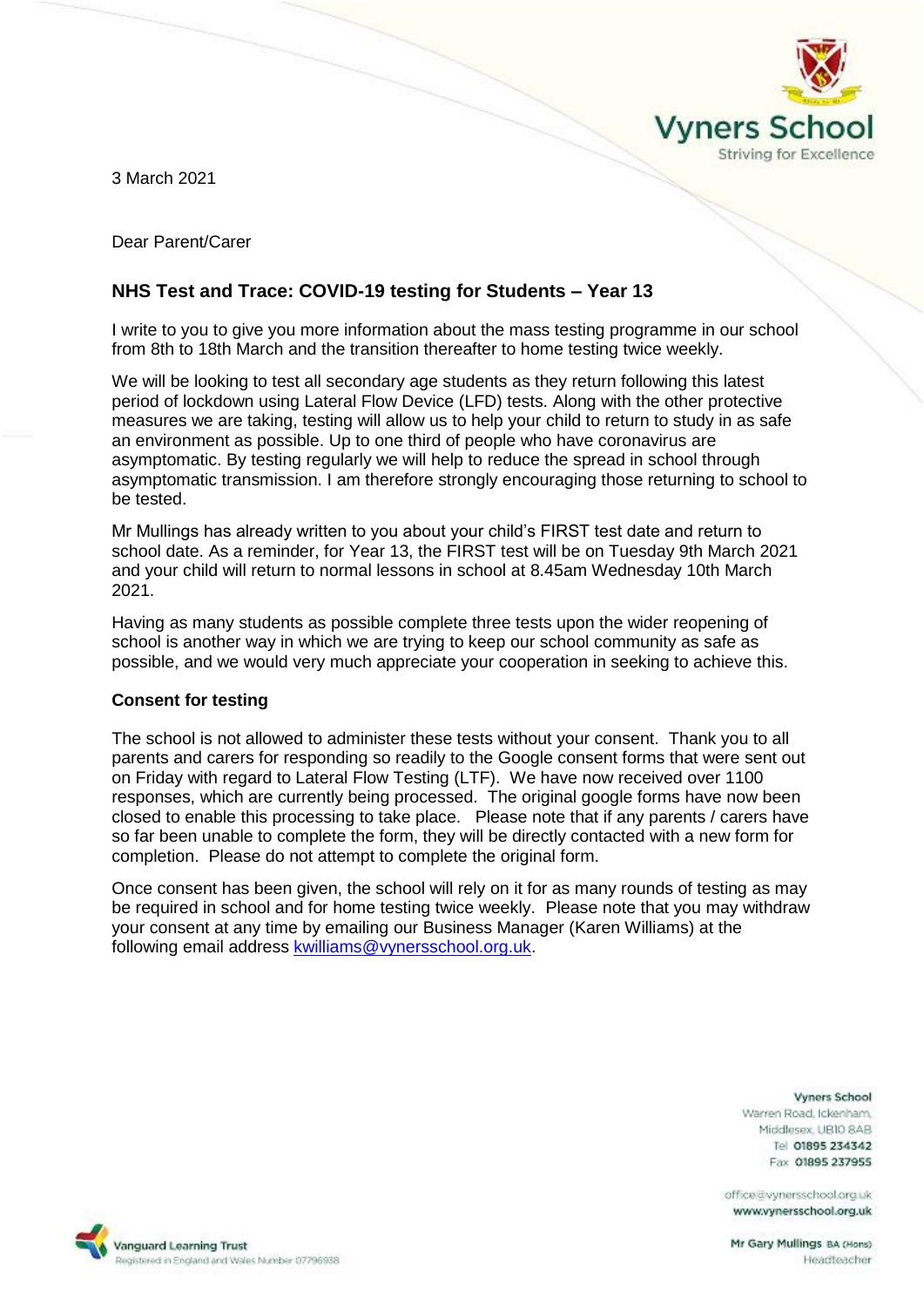# **Plan for mass testing**

We will be looking to test all students as they return to school three times in the Sports Hall between Monday 8th and Thursday 18th March. The schedule for mass testing Year 13 is as follows:

| Tuesday 9th March      | 12:00 - 13C<br>12:20 - 13F<br>12:40 - 13G<br>13:00 - 13H<br>13:20 - 13M<br>13:40 - 13W |
|------------------------|----------------------------------------------------------------------------------------|
| Friday 12th March *    | 12:00 - 13C<br>12:25 - 13F<br>12:40 - 13G<br>12:55 - 13H<br>13:10 - 13M<br>13:50 - 13W |
| Wednesday 17th March * | 12:00 - 13C<br>12:25 - 13F<br>12:40 - 13G<br>12:55 - 13H<br>13:10 - 13M<br>13:50 - 13W |

\* Children will be tested as part of their regular school day on these days

You will notice that your child will come for their three tests with their tutor group. To assist with the smooth running of mass testing, please could you get your child to write their three test times in their school planner now.

# **Testing using lateral flow device (LFD) tests**

LFD tests have been widely and successfully used to detect COVID-19 in asymptomatic individuals. No test is perfect, but the speed and convenience of LFD tests supports detection of the virus in asymptomatic individuals who would not otherwise be tested. They are clinically approved and are crucial in the fight against the virus. As the tests are more sensitive with higher viral loads, there is a risk of returning a negative result when viral loads are low (for example, in the early stages of infection). This is why Public Health England recommends two LFD tests 3 to 5 days apart (or 3 to 4 days for home testing), to enhance detection by picking up any cases which were not detected during the first test and to catch any new infections.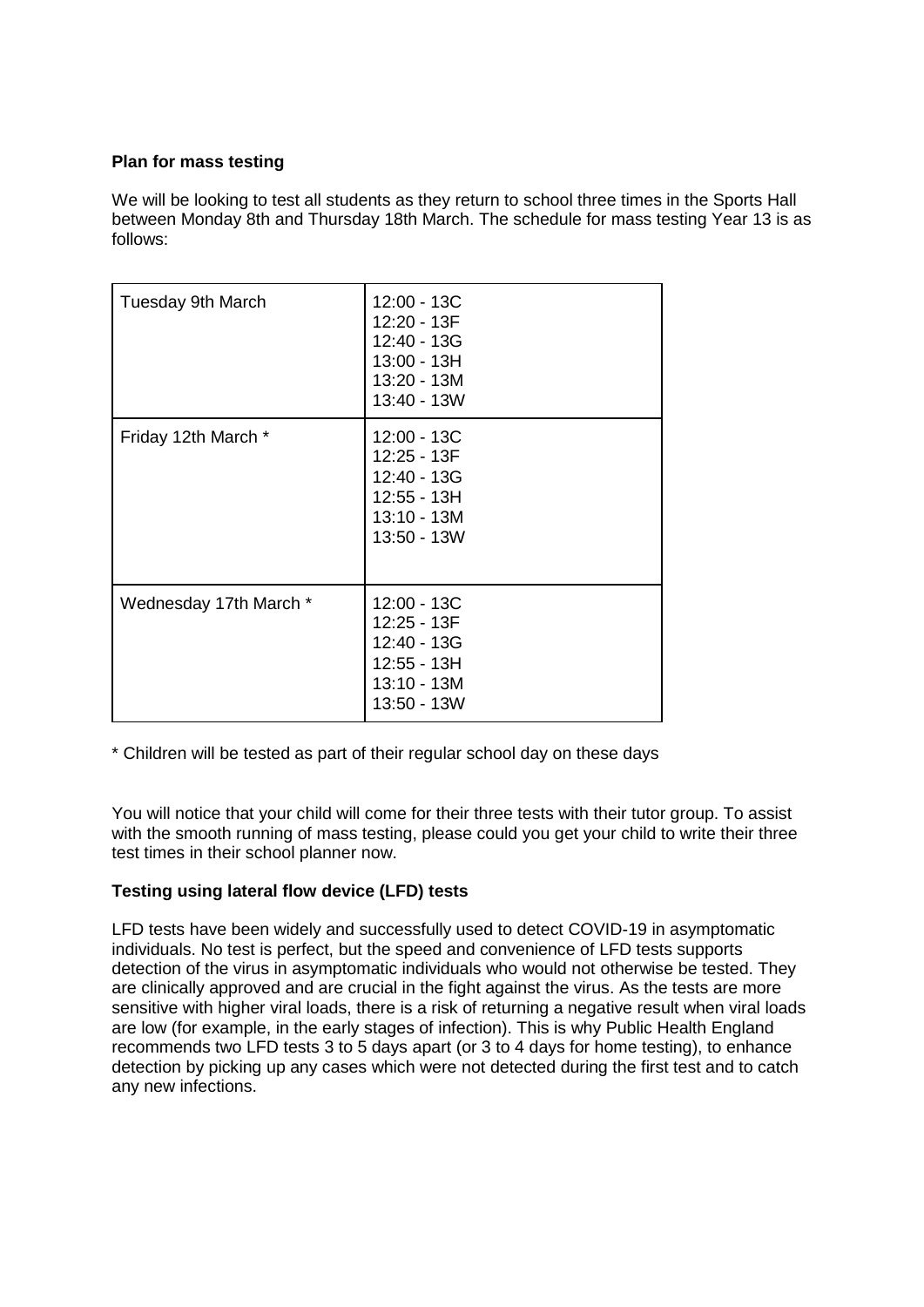If you test positive using an LFD, it is likely that you are infectious at that moment, whereas people testing positive on a polymerase chain reaction (PCR) or lab-processed test could be in the less infectious early or late stages of disease. This means that by using the lateral flow test we can identify people with a high viral load who are the most likely to spread the virus further.

**Please note, a negative result on a Lateral Flow Device does not mean that your child does not have Covid-19, it merely indicates that at the time you took the test, no viral load was detected. Therefore, behaviours must not change as a result of Lateral Flow Testing. Even if your child receives three negative test results upon return to school, your child must still behave as if they have the virus. Testing is only one component of reducing risk of transmission in our school community. Other measures of hand washing/sanitising, wearing of face masks and social distancing (where possible) must still be adhered to.**

### **How the tests work**

Those taking their first three tests in school will be supervised by trained staff and volunteers. The lateral flow tests are quick and easy to undertake, using a swab of the nose and throat. Mr Cahill has created these [Slides](https://docs.google.com/presentation/d/1gz1t-rqJkTcXn6FmRusH9uKAaRId2x0yOQJAcbk5ymU/edit?usp=sharing) and a Loom video (see link on Slide 1) to guide your child through the testing process. It is vital that your child reads the Slides and watches the Loom video before attending their first test.

Results (which take around half an hour from testing) can be obtained by completing the registration process. The student will also receive a text notification of a positive or negative result from the online NHS system. The school will only inform the student of a positive or invalid test result. The school will not be informing students of negative results.

# **Registering test results**

It is very important that you register your child's test to enable NHS Test and Trace to monitor the spread and prevalence of the virus in our communities.

You register tests at this link: [https://test-for-coronavirus.service.gov.uk/register-kit/register](https://test-for-coronavirus.service.gov.uk/register-kit/register-rapid-test)[rapid-test](https://test-for-coronavirus.service.gov.uk/register-kit/register-rapid-test)

Your child will receive a **registration card and unique barcode** each time they have a test. They will need this to hand when they register their test. Registration can be done any time **up to 24 hours after a test** and takes between 5-10 minutes; we would encourage you to supervise your child when they do this for the first time. Please note that children over the age of 13 can set up an account for repeat tests to save them having to re-enter all their details; this means all they will need is to log in, submit their unique barcode and answer some simple questions. For children aged 12 years and under, they will need to complete the registration process in full for each lateral flow test. Your child has been given a [Loom](https://www.loom.com/share/aea42cd2f9124e51b03fe8972f9a3583)  [video](https://www.loom.com/share/aea42cd2f9124e51b03fe8972f9a3583) and [Google Slides](https://docs.google.com/presentation/d/11chsOQ94u8ECZV-K7yZ9nf1DvangLK9Y0KLWEpb9z-A/edit?usp=sharing) walking them through the registration process (click on the hyperlinks to view them yourself).

# **Transition to home testing kits**

Those taking the three initial tests in school will have home test kits given to them when they come for their third test in the Sports Hall (on Wednesday 17th March). Students will have to sign the 'Test Kit Log' to acknowledge receipt. Students will need to sign for their home test kit and record the 'LOT' number on the box of their test kit against their name. There will be two registration assistants on hand in the Sports Hall to take these details down and to hand out the kits. Once your child has collected their home test kit, you will be consenting to your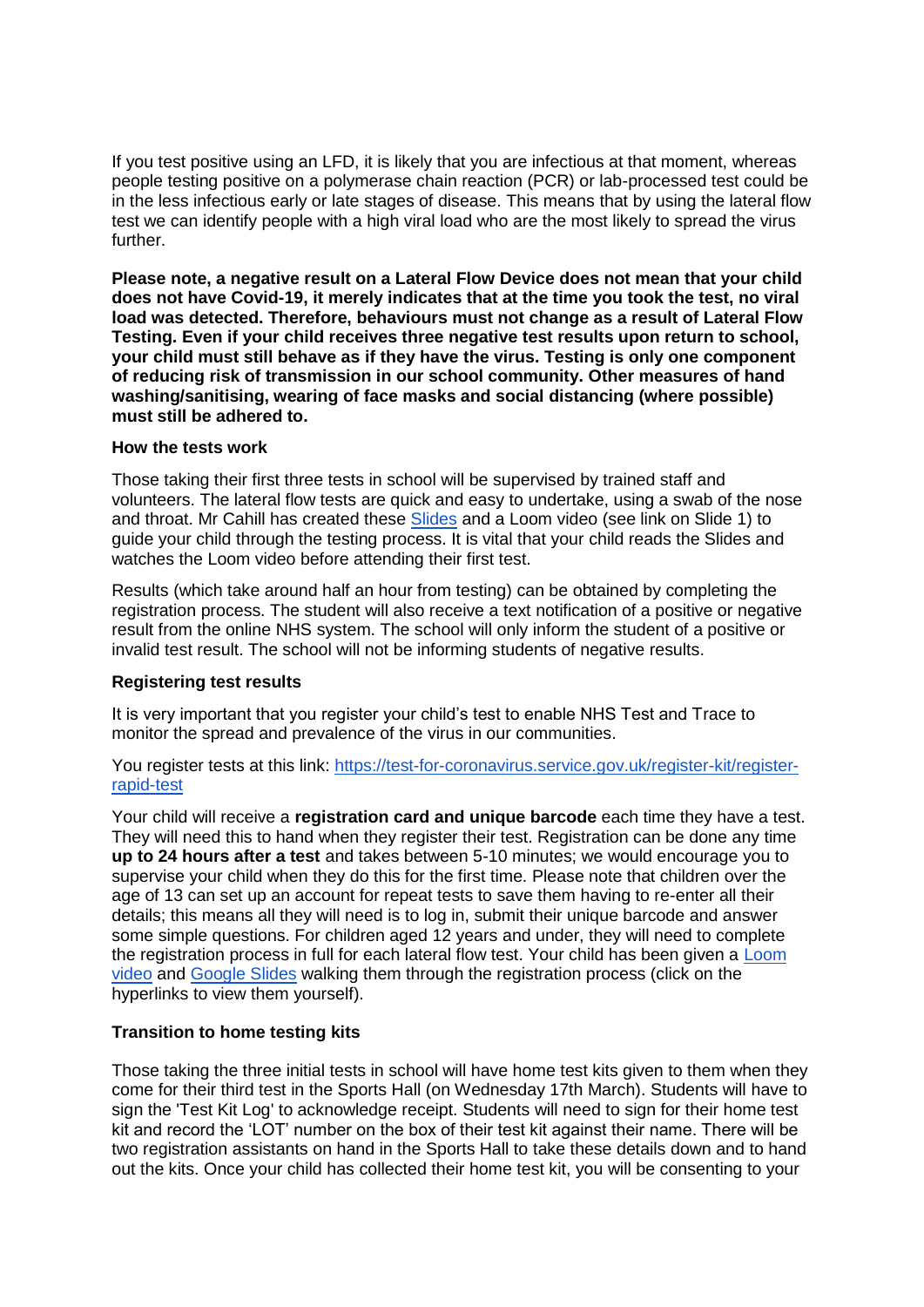child conducting these tests, registering their results and informing the school of any positive or repeat invalid results.

Students should complete their fourth test at home by the end of w/c 15th March. Thereafter, students should aim to test themselves in the morning before coming to school twice a week 3-4 days apart; for example on a Monday and a Thursday morning.

The LFDs supplied do not require laboratory processing and can provide a quick result in around 30 minutes. Comprehensive guidance on self-testing is contained in the 'Instructions for Use' leaflet, which comes with the test kit. There is also a useful video to show you how to administer the test [here.](https://www.youtube.com/playlist?list=PLvaBZskxS7tzQYlVg7lwH5uxAD9UrSzGJ)

Your child will need to report their result to NHS Test and Trace as soon as the test is completed either online [here](https://www.gov.uk/report-covid19-result) or by telephone as per the instructions in the home test kit. Tests are free of charge and will be provided by the school. It is important that tests assigned to you are not used by anyone else.

From Monday, 22 March onwards, we will continue to run a small testing site at school in the old SEN office so that students who are unable physically to test themselves at home will be able to be tested regularly. This small test site will be open on Mondays and Thursdays only from 7:45-8:45am.

### **What if my child tests positive?**

If a student tests positive on a lateral flow device **in the test site at school**, they will need to self-isolate for 10 days and follow the guidance from NHS Test and Trace. There is **no requirement** to book a PCR confirmatory test.

If your child tests positive on a lateral flow device **at home with a self testing kit**, please inform us straight away by emailing Mrs Foster [\(afoster@vynersschool.org.uk\)](mailto:afoster@vynersschool.org.uk) and Mrs Bashford-Hynes [\(ehynes@vynersschool.org.uk\)](mailto:ehynes@vynersschool.org.uk). They will need to self-isolate for 10 days and follow the guidance from NHS Test and Trace. They **will also need to book** a PCR confirmatory test. If that PCR test is negative, self-isolation will stop and your child will be allowed back to school immediately along with all their close contacts.

The reason for this difference is that the test site at school is a clinical environment in which students are supervised by trained staff. This is not the case while self-testing at home.

If your child gets a void result, they should complete a second LFT test. If they get a second void result, you should book a PCR test for them (there is no need to self isolate unless you have Covid symptoms) and report this issue to Neill Cahill, the Covid Coordinator [\(ncahill@vynersschool.org.uk\)](mailto:ncahill@vynersschool.org.uk)

#### **What happens if the test is negative?**

While a small number of pupils may need to repeat the test if the first test was invalid or void for some reason, pupils who test negative will be able to stay in school and resume their activities as normal. We do **not** need to know if your child's self test at home is negative.